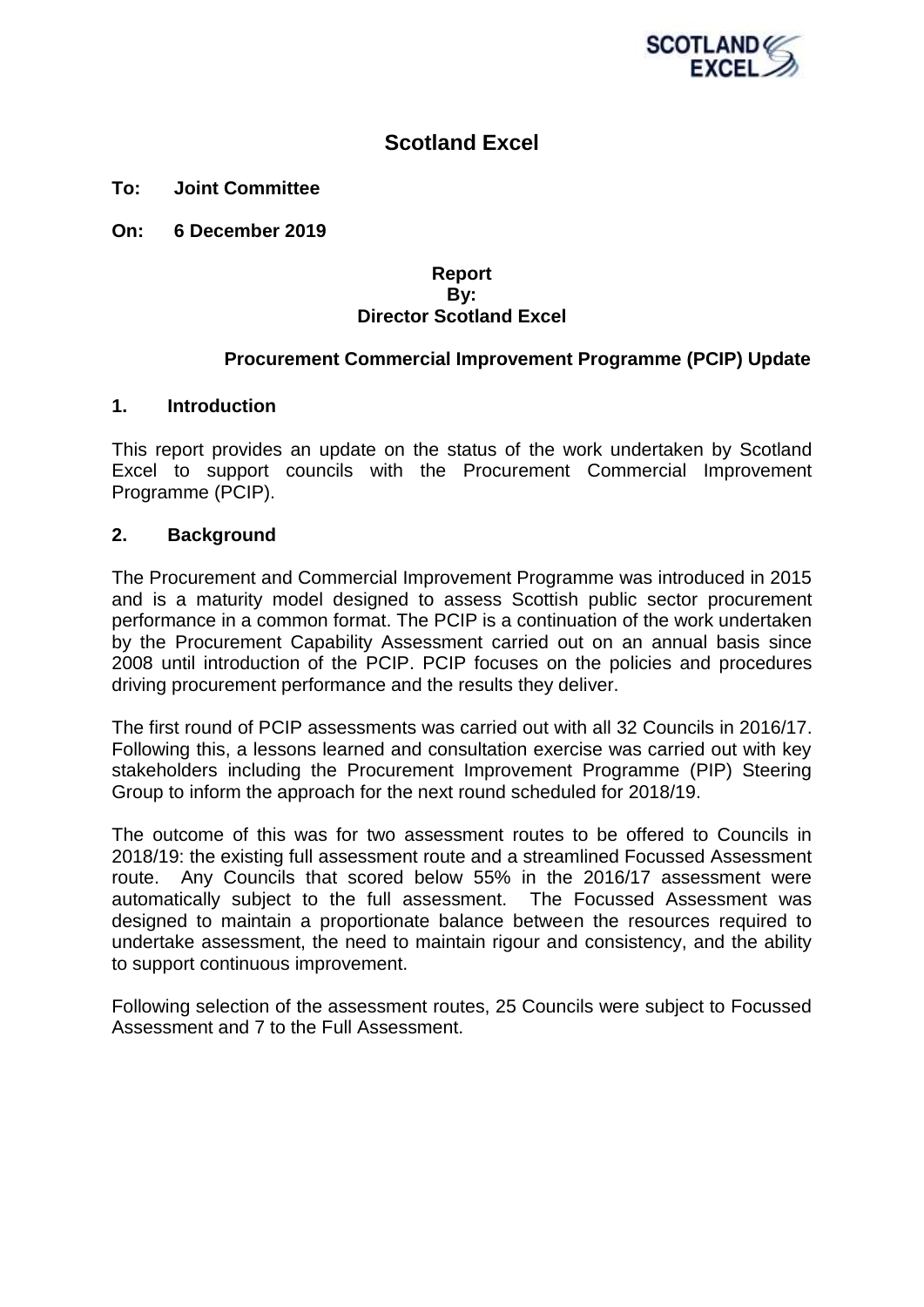## **3. Results**

Following 32 completed assessments in 2018/19, the average assessment score across the local government sector is 70% (Band F1), an increase from 64% (Band F3) in the 2016/17 assessments. The number of councils achieving 70% or above has increased to 17.

PCIP is a common benchmarking tool across the public sector and national comparisons will be available on completion by all sectors, expected by March 2020.

A summary of the profile of the number of Councils and performance band comparing 2016/17 and 2018/19 assessments is show in table 1 below:

| <b>Performance Band</b> | <b>Number of Councils</b><br>2016/17 | <b>Number of Councils</b><br>2018/19 |
|-------------------------|--------------------------------------|--------------------------------------|
| $F1$ ( $>70\%$ )        |                                      |                                      |
| F2 (66 < > 69%)         |                                      |                                      |
| F3 (61<>65%)            |                                      |                                      |
| F4 (56 < > 60%)         |                                      |                                      |
| F5 (51 < > 55%)         |                                      |                                      |
| F6 (46 < > 50%)         |                                      |                                      |
| F7 (41 < > 45%)         |                                      |                                      |
| Гоtal                   |                                      | 32                                   |

## **Table 1**

A breakdown of the average scores across the local government sector for each section of the PCIP assessment comparing 2016/17 and 2018/19 is shown in Diagram 1 below:



## **Diagram 1**